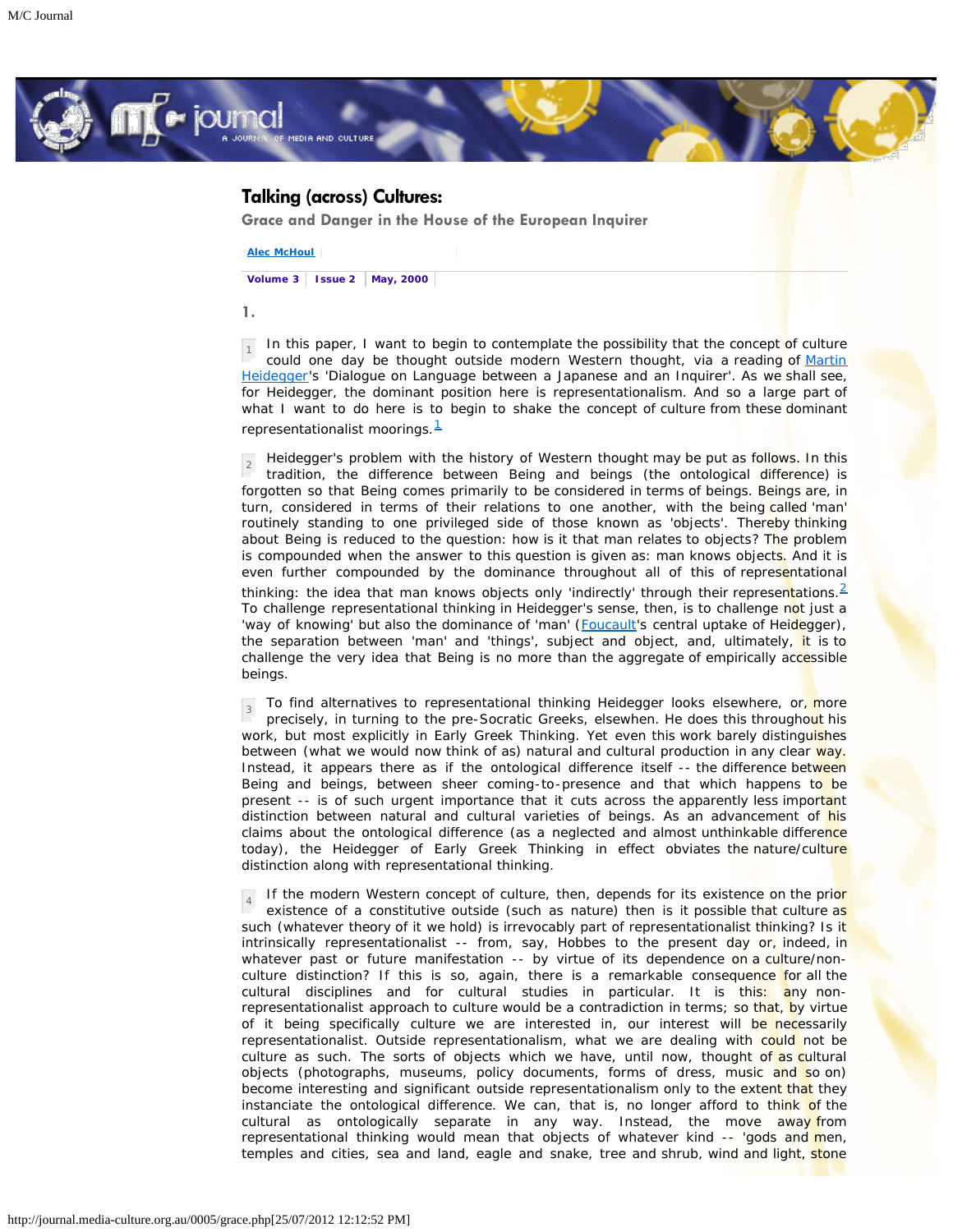and sand, day and night' (Early 40) -- are effects of the distinction between coming-topresence and merely happening to be present. And they ought to be experienced, inspected and understood for what they are, fundamentally, in this respect. What would this mean?

5 One occasion where the later Heidegger does treat 'cultural' matters (in several senses and by, perhaps for the first and only time, going across contemporary cultures) is in his 'Dialogue on Language between a Japanese and an Inguirer'.<sup>3</sup> This strangely readable little colloquy requires inspection, I believe, if we are to proceed any further along what the Heidegger of Early Greek Thinking calls 'the lines of usage' and into the peculiar territory beyond representational thinking. $4$ 

**2.**

6 What is at stake here may be this: whether in this dialogue we are experiencing a cultural difference. Or perhaps, whether we are experiencing the presence of culture(s) at all. Put another way: the essay in question (in the form of a dialogue) may be an instance of either (a) a cultural difference or dialogue; or else of (b) an accidental similarity or monologue. Let us look briefly at both possibilities.

7 If (a), then we have a clear lesson (on the model of the 'danger' of language): the nature of culture cannot derive from a metaphysical distinction between culture and contenders for the title of 'non-culture' (for example, physical nature or science or barbarism); for anything that was a culture would have to be already in place in order to generate such a division (or anything like it) in the first place. The name, then, of this prior condition cannot be 'culture' itself. But that is precisely how the cultural disciplines have used the term -- 'cultures', we hear, are what make the 'nature/culture' distinction -- albeit that each may do it in its own, 'culturally specific', way. $5$  This is why the cultural disciplines cannot imagine a culture which does not, in itself, have a deeply-seated representational concept of culture as its ultimate ground. Anthropological thinking -- in the broadest philosophical sense, not just in reference to a specific discipline -- entails the search for the other's meaning of its own (anthropology's) idea of culture. In effect, it cannot imagine a culture outside Western metaphysics but must forever translate 'different cultures' into versions of it (albeit with minor empirical differences). So if the name of the condition for the nature/culture distinction (that is, the name of the nature of culture) cannot be 'culture', instead its name must be 'representational thinking' -- at least for all cultural theory to date. The modern concept of culture's ultimate contradiction would be that it would rest upon the assumption of its own universal presence while also denying cultural universals.

8 If (b) -- if, that is, we are not, in this dialogue, undergoing an experience with culture at all -- then the 'Japanese' is no more than a token non-European Heideggerian. He is whatever may be non-European 'in' Heidegger himself. He is a fictional device for having Heidegger's fellow Europeans (his readers) see how it is possible to think outside Western thinking -- or at least to get a glimpse of such a possibility. He is a stooge, a ploy, and - what's more -- an 'orientalised' ploy: a classically European fictional depiction of the mysterious Orient and its inscrutable thinking.

9 So much is at stake in how we read this work. And a number of very important issues depend on our (necessarily ethical and political) decision as to how we should read the essay. For if reading (a) prevails, cultural difference (or whatever term we decide to use to replace it and its ultimately limited horizon) is not something, in itself, of its nature or essence, that can give any comfort to notions of 'orientalism' or 'stereotypes' or any of the other tropes of fashionable (cross-)cultural criticism. Instead, the cultural itself, wherever it is predicated on Western representational thinking, is intrinsically Western thinking. There is no outside of Western culture (the Western concept of culture) for that culture to grasp -- whether it would ideally grasp it in scientific, anthropological, liberal humanist, cultural relativist, orientalist, colonialist or racist ways. These 'ways' and the differences between them have no meaning on reading (a). They are all, in effect, one way.

10 But if reading (b) prevails, then all seems well with Western representational thinking. It has no problem because, now, all cultures would, factually, have a Western concept of culture at their core, albeit of a particular inflexion. They would all be just like 'us' in their essential metaphysics. He who recorded the different tensions or versions of this single metaphysics might be a scientist or anthropologist. He who appreciated such small variations might be a liberal humanist or a cultural relativist. He who dogmatically believed in the superiority of his own tension or difference and degraded others might be an orientalist, a colonialist or a racist. But these would be, on reading (b), but small variations along a single path. They would be like the right, left and centre lanes of a one-way street.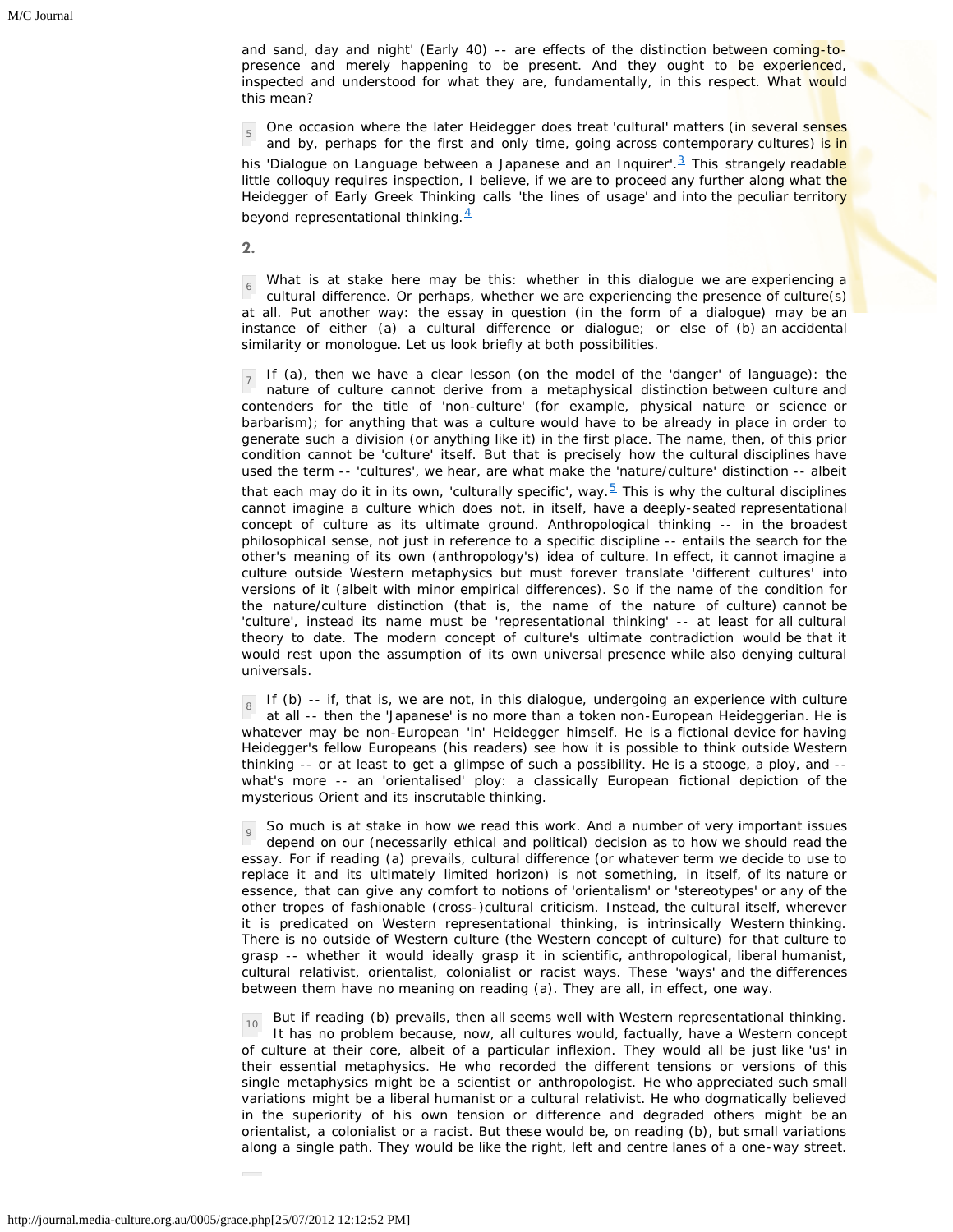11 So neither reading turns out to be very hopeful for today's cultural disciplines. The first suggests a much deeper-seated difference than those disciplines have been able to imagine hitherto; something much less easily grasped than the culture/non-culture distinction (and such that some 'cultures' are not, in and of themselves, quite that). The second suggests that the easy victories of principled cultural criticism and cultural identity politics (as well as those of less 'enlightened' positions) are grounded on the most Western of Western thinking: its representationalist theology.<sup>[6](http://journal.media-culture.org.au/grace5.html#fn6)</sup>

12 It looks as if there are only two possibilities: either culture rests upon a bed of difference that lies so deep as to remain forever outside Western thinking; or every other is ultimately, at the deepest point of difference we can think, a version of the West. But on both sides of the divide, the initial idea of culture is culture-as-presence: 'are we in the presence of an intercultural dialogue?'; or 'are we in the presence of a culture talking to itself?' If we could move even a little way from this and begin to think of culture-ascoming-to-presence (or just as 'to come', to invoke a **Derridean** variation on the theme), then it turns out that (a) and (b) are necessarily undecidable matters within representational thinking itself but that, as we begin to move outside it,the decision becomes irrelevant. But we must reserve this (in)decision for another occasion and proceed with the dialogue at hand.

**3.**

 $\frac{13}{13}$  To proceed, we must continue with the dialogue's attention to language and particularly to the 'danger' of speaking about it. Language, that is, has a nature but it is concealed (by the representationalist difference between the sensuous and the suprasensuous) and this concealing is a 'danger' (21). One contender for the nature of language is to take it as 'the house of Being' (22). And this prompts us to remember that the dialogue describes the two cultures as different 'houses' (5) -- different 'language realities' (24) -- so that 'the nature of language remains something altogether different for the East asian and the European peoples' (23). In fact, it is so different that the question of what language is may not be a possible one for the Japanese (23). He insists that his people 'pay no heed' to the question of the nature of language. Instead they have a word that 'says the essential being of language, rather than being of use as a name for speaking and for language' (23). So this is not a referring word but rather a 'hinting' word (24). And the 'hint' would be what the Japanese translator feels when he feels the 'wellspring' from which such different languages as German and Japanese might arise. He also describes this in terms of a 'radiance'. This 'hinting', or 'gesturing', or 'bearing' (26) must not, the Inquirer demands, be clarified into a form of 'conceptual representation' (25). Were it to be, we would miss its nature outside Western reason. There is no analytic or empirical equivalent of 'the nature of language'. To think so is itself an instance of the worst sorts of metaphysics at work.

14 Following through the dialogue, we also find that to ask about the nature of language is also to ask the hermeneutic question in its non-standard sense;that is not as a methodological question about the means of interpreting texts but as a metaphysical question about what interpretation itself is (29-30). And this in turn has to do with 'bearing' (as in bearing a message, being a messenger -- gesturing, bearing, hinting). The so-far unannounced Japanese word for the nature of language, on the one hand, and the question of what hermeneutics is, on the other, stand together. 'Man stands in hermeneutical relation to the two-fold' (32), where 'the two-fold' is glossed as presencing (coming-to-presence) and present beings.

15 This hermeneutic relation, however, is complex. It involves man in preserving the twofold (32) and also in the two-fold (presencing/present) using man (33). And, obviously enough perhaps, this idea of 'use' can no longer mean empirical usage in its quasi-linguistic sense. For, as we soon learn from the rest of the essays in On the Way to Language, the linguistic arts and sciences are thoroughly representationalist since they begin with the assumption of the simple existence of present beings (forgetting coming-topresence and language's criticality to it) and consider language, as it were, to come later as a means of, and for, their re-presentation. (And this is, I would argue, precisely the function of terms such as 'language', 'discourse', 'signification' and 'image' in, for example, cultural studies.) Nevertheless the alternative to this mistaken view of language, the alternative that Heidegger calls 'the hermeneutic relation', is agentive. In fact it is doubly so. It involves, that is, practices (of preserving and using): 'the sway of usage' (33) and 'the sway of the two-fold' (34). The Japanese claims that there is a kinship between this thinking and his (or their) own (41).

16 This hermeneutic relation, however, is complex. It involves man in preserving the twofold (32) and also in the two-fold (presencing/present) using man (33). And, obviously enough perhaps, this idea of 'use' can no longer mean empirical usage in its